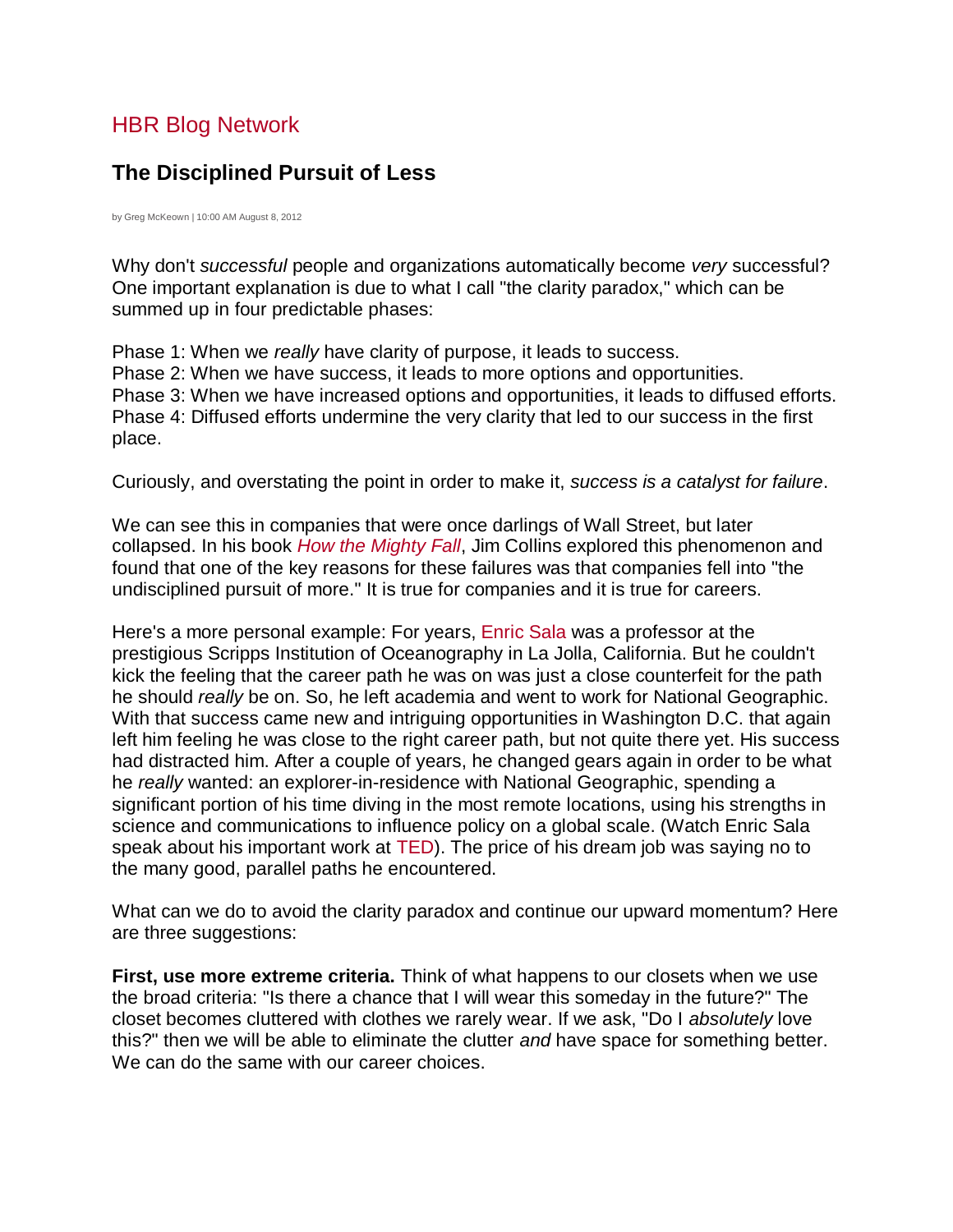By applying tougher criteria we can tap into our brain's sophisticated search engine. If we search for "a good opportunity," then we will find scores of pages for us to think about and work through. Instead, we can conduct an advanced search and ask three questions: "What am I deeply passionate about?" and "What taps my talent?" and "What meets a significant need in the world?" Naturally there won't be as many pages to view, but that is the point of the exercise. We aren't looking for a plethora of good things to do. We are looking for our absolute highest point of contribution.



Enric is one of those relatively rare examples of someone who is doing work that he loves, that taps his talent, and that serves an important need in the world. His main objective is to help create the equivalent of National Parks to protect the last pristine places in the ocean — a significant contribution.

**Second, ask "What is essential?" and eliminate the rest.** Everything changes when we give ourselves permission to eliminate the nonessentials. At once, we have the key to unlock the next level of our lives. Get started by:

- Conducting a life audit. All human systems tilt towards messiness. In the same way that our desks get cluttered without us ever trying to make them cluttered, so our lives get cluttered as well-intended ideas from the past pile up. Most of these efforts didn't come with an expiration date. Once adopted, they live on in perpetuity. Figure out which ideas from the past are important and pursue those. Throw out the rest.
- *Eliminating an old activity before you add a new one.* This simple rule ensures that you don't add an activity that is less valuable than something you are already doing.